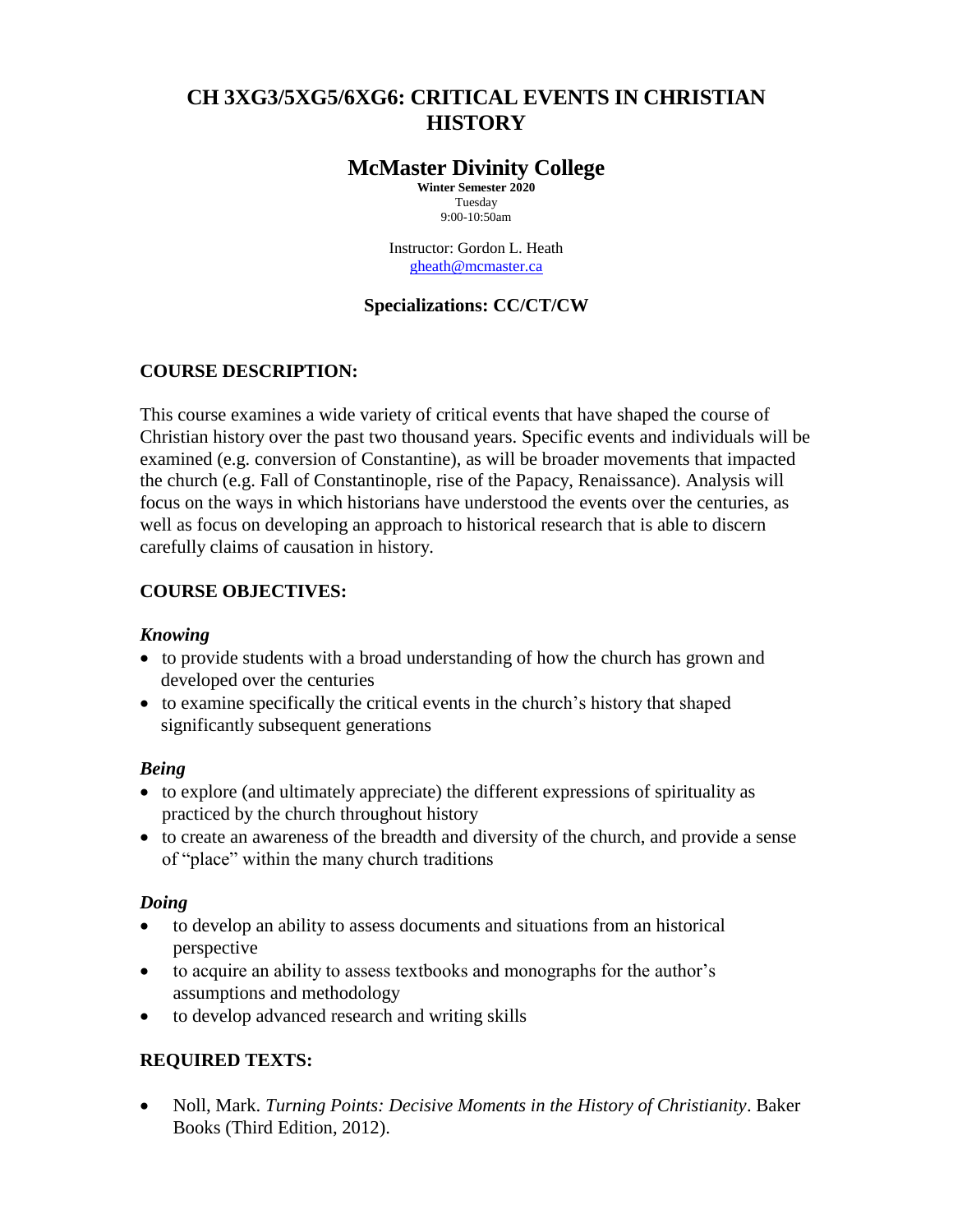- Eusebius. *The Church History: A New Translation with Commentary*. Paul L. Maier, ed. (paperback is fine)
- Jenkins, Philip. *The Next Christendom: The Coming of Global Christianity*. Oxford: Oxford University Press (Third Edition, 2011)
- Gordon L. Heath. *Doing Church History: A User-friendly Introduction to Researching the History of Christianity*. Toronto: Clements Publishing, 2008.

All required textbooks for this class are available from the College's book service, READ On Bookstore, Room 145, McMaster Divinity College. Texts may be purchased on the first day of class. For advance purchase, you may contact READ On Bookstore, 5 International Blvd, Etobicoke, Ontario M9W 6H3: phone 416.620.2934; fax 416.622.2308; email [books@readon.ca.](mailto:books@readon.ca) Other book services may also carry the texts.

## **ASSIGNMENTS:**

- **Causation in History Position Paper:** Students will discuss a brief paper on their personal position in regards to the ability to discern God's actions in history. More information on this assignment will be provided in class.
- **Textbook Analysis Paper:** Student's will analyze three different textbooks on the history of Christianity and compare them to Noll's textbook. The focus of this analysis will be how the different authors identified what they considered to be the critical events in the history of Christianity, and how they structured their textbooks as a result. More information on this assignment will be provided in class.
- **"Critical Event" in a Local Church:** Student's will seek to identify the critical event(s) that led to particular local church's rise or fall. No written work is required for submission, but students must be prepared to highlight and discuss their findings with the class. More information on this assignment will be provided in class.
- **Research Paper:** Students will write a research paper on a topic related to their personal research interests, but also related to the class focus on critical events. For instance, a biblical studies student may write on an event in the discipline of biblical studies that was a critical event in the history of Christianity. The paper will need a thesis, and an explanation as to why the event is to be considered a "critical event" in the history of the church. More information on this assignment will be provided in class.

The topic of this paper will be determined by the student's specialization, and developed in consultation with the professor.

o*Church and Culture Specialization*

The primary focus of this research should be on a theological analysis of a critical event. The focus should be relatively specific, rather than scattered. The interplay between Christian theology and culture should be a critical part of this analysis.

o*Christian Thought and History Specialization*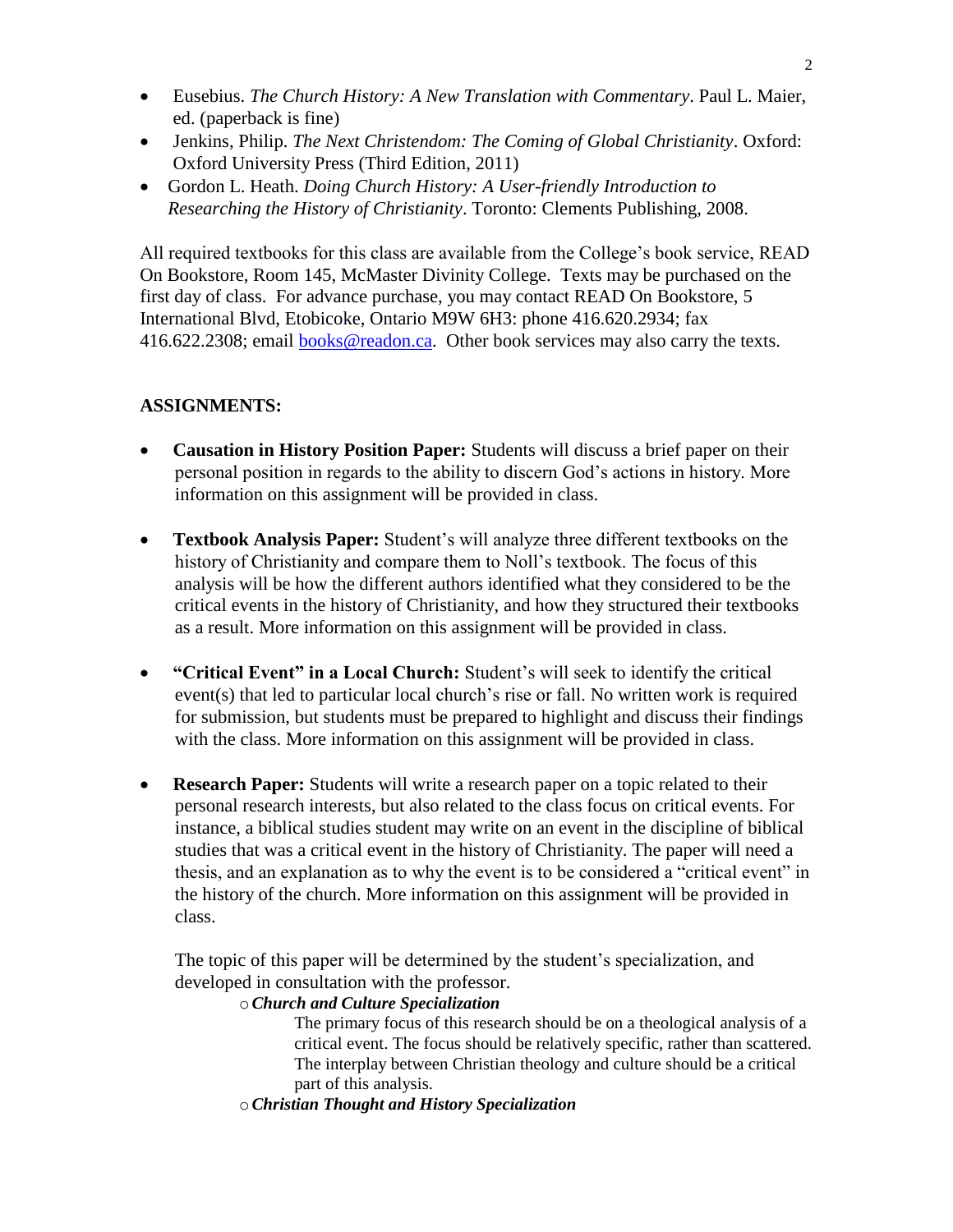The research for this specialization should focus on developing critical knowledge of a key movement or event in Christian history or a deeper awareness of an aspect of a critical event.

#### o*Christian Worldview Specialization*

Research for this specialization should focus on a construction of one's theological position in regards to critical events in history.

There are a number of ways in which this research is to be completed:

- Traditional academic research paper (5 pages)
- Non-traditional formats (5 pages)
	- o Popular article for a church or denominational publication (2-3 pages)
	- o Popular article for a public audience, and to be posted on a blog or Facebook (2-3 pages)

All students are expected to complete all assignments based on the instructions provided in *Doing Church History*, and well as the MDC Style Guide.

*PhD/MA students are expected to fulfill all assignments at an advanced degree level (additional 7500 words). They will also lead class discussions.*

*DPT students will follow their own PDT syllabus.*

## **GRADING:**

- Causation in History Position Paper: 10%
- Textbook Analysis Paper: 20%
- Critical Event in a Local Church: 20%
- Research Paper and Presentation:  $40\%$
- Participation: 10%

#### **GENERAL COMMENTS:**

- Academic dishonesty is a serious offence that may take any number of forms, including plagiarism, the submission of work that is not one's own or for which previous credit has been obtained, and/or unauthorized collaboration with other students. Academic dishonesty can result in severe consequences, e.g., failure of the assignment, failure of the course, a notation on one's academic transcript, and/or suspension or expulsion from the College. Students are responsible for understanding what constitutes academic dishonesty. Please refer to the Divinity College Statement on Academic Honesty ~<http://www.mcmasterdivinity.ca/programs/rules-regulations>
- McMaster Divinity College uses inclusive language for human beings in worship services, student written materials, and all of its publications. In reference to biblical texts, the integrity of the original expressions and the names of God should be respected. The NRSV and TNIV are examples of the use of inclusive language for human beings. It is expected that inclusive language will be used in chapel services and all MDC assignments.
- All stylistic considerations (including but not limited to questions of formatting, footnotes, and bibliographic references) must conform to the McMaster Divinity College Style Guidelines for Essays and Theses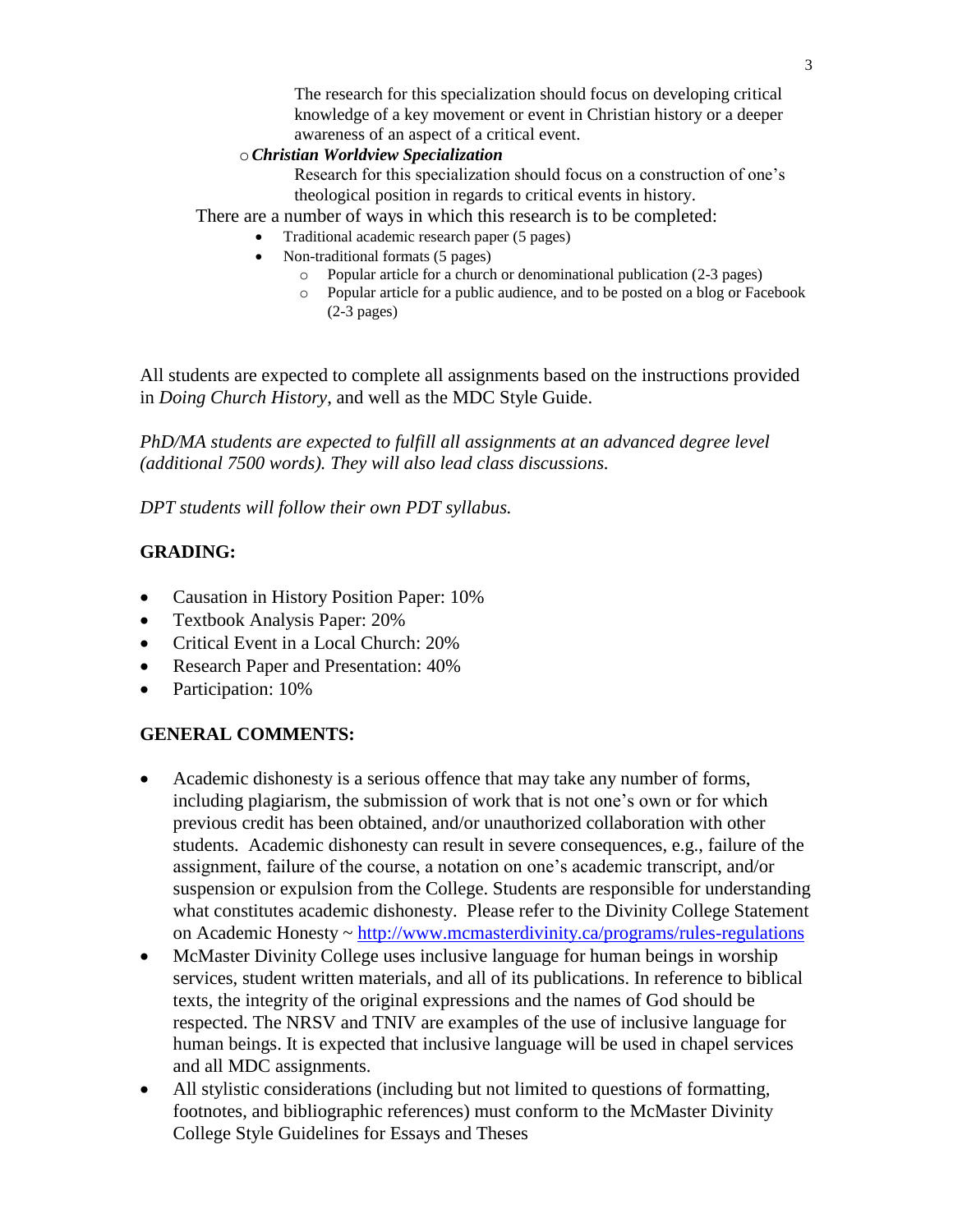<http://www.mcmasterdivinity.ca/sites/default/files/documents/MDCStyleGuide.pdf> Failure to observe appropriate form will result in grade reductions.

- Essays must be handed in at the beginning of the class on the day they are due. All other essays will be considered to be late. Students may be exempted from the late penalty of 5% per day (not including weekends) if they attach to their essay a letter explaining the genuine emergency that delayed them. Late assignments (even ones with an extension) will not receive comments and constructive criticism from the professor/s, and may not be returned at the same time as the papers submitted on the due date. Submit an electronic copy on the due date or a hard copy before the due date if you are unable to be in class on the due date because of a foreknown absence.
- Two forms of submission of work are possible: (1) Electronic copies in MS Word. Please send the document with your last name and the paper title in the file name (2) Hard copies should be stapled and submitted with a cover sheet.
- Unless noted otherwise, all written work must conform to the *McMaster Divinity College Style Guidelines for Essays and Theses*. For the PDF click here: [http://www.macdiv.ca/students/documents/MacStyleGuideApr1508.pdf\)](http://www.macdiv.ca/students/documents/MacStyleGuideApr1508.pdf).
- Please turn off your cell phone and/or pager before the class begins.
- Please do not attend class if you are ill and contagious (e.g. the flu).

### **CLASS SCHEDULE:**

| Jan $7$          | <b>Introduction to the Class</b>                                                          |
|------------------|-------------------------------------------------------------------------------------------|
| Jan $14$         | <b>Providence and Causation in History</b><br>Due: Causation in History Position Paper    |
| Jan $21$         | <b>Constantine and the Rise of Christendoms</b>                                           |
| Jan $28$         | <b>Creeds and Councils</b>                                                                |
| Feb 4            | <b>Birth &amp; Growth of Monasticism</b><br>Due: Textbook Analysis                        |
| Feb 11           | <b>Battles with Islam</b>                                                                 |
| Feb 18           | <b>Reading Week</b>                                                                       |
| Feb 25           | <b>Church Splits/Schisms</b>                                                              |
| Mar <sub>3</sub> | <b>Rise and Fall of Christianities</b>                                                    |
| Mar 10           | "Critical Events" in a Local Church<br>Due: "Critical Event" in a Local Church Discussion |
| Mar $17$         | <b>TBD</b>                                                                                |
| Mar 24           | <b>TBD</b>                                                                                |